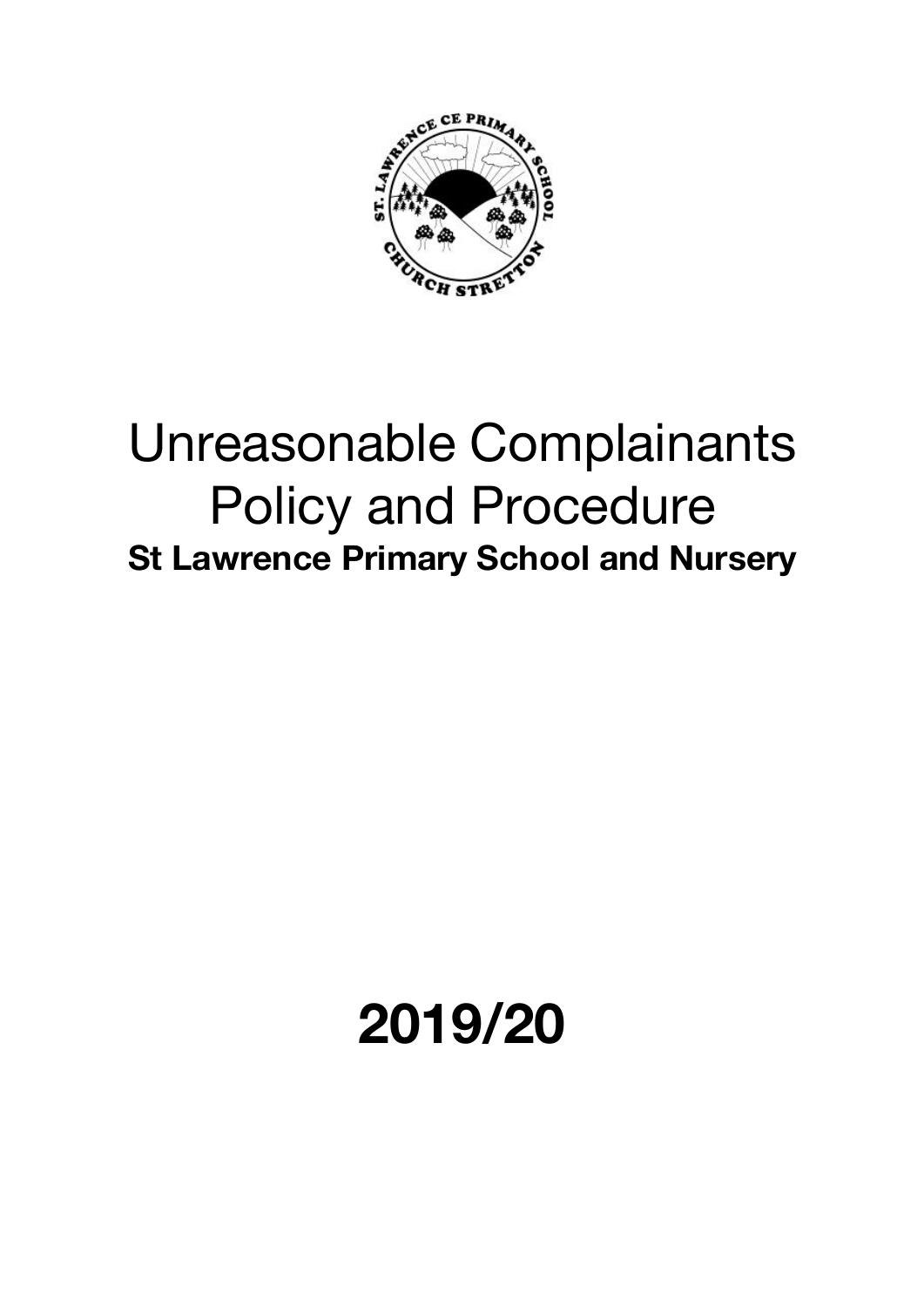## **Policy for Unreasonable Complainants**

Date of Policy: December 2016 Review date: December 2019

St. Lawrence's Primary School is committed to dealing with all complaints fairly and impartially, and to providing a high quality service to those who complain. We will not normally limit the contact complainants have with the school. However, we do not expect our staff to tolerate unacceptable behaviour and will take action to protect staff from that behaviour, including that which is abusive, offensive or threatening.

We define unreasonable complainants as 'those who, because of the frequency or nature of their contacts with the school, hinder our consideration of their or other people's complaints'.

A complaint may be regarded as unreasonable when the person making the complaint:-

*• refuses to articulate a complaint or specify the grounds of a complaint or the outcomes sought by raising the complaint, despite offers of assistance;*

*• refuses to co-operate with the complaints investigation process while still wishing the complaint to be resolved;*

*• refuses to accept that certain issues are not within the scope of a complaints procedure;*

*• insists on the complaint being dealt with in ways which are incompatible with the adopted complaints procedure or with good practice;*

*• introduces trivial or irrelevant information which the complainant expects to be taken into account and commented on, or raises large numbers of detailed but unimportant questions, and insists they are fully answered, often immediately and to their own timescales;*

*• makes unjustified complaints about staff who are trying to deal with the issues, and seeks to have them replaced;*

*• changes the basis of the complaint as the investigation proceeds;*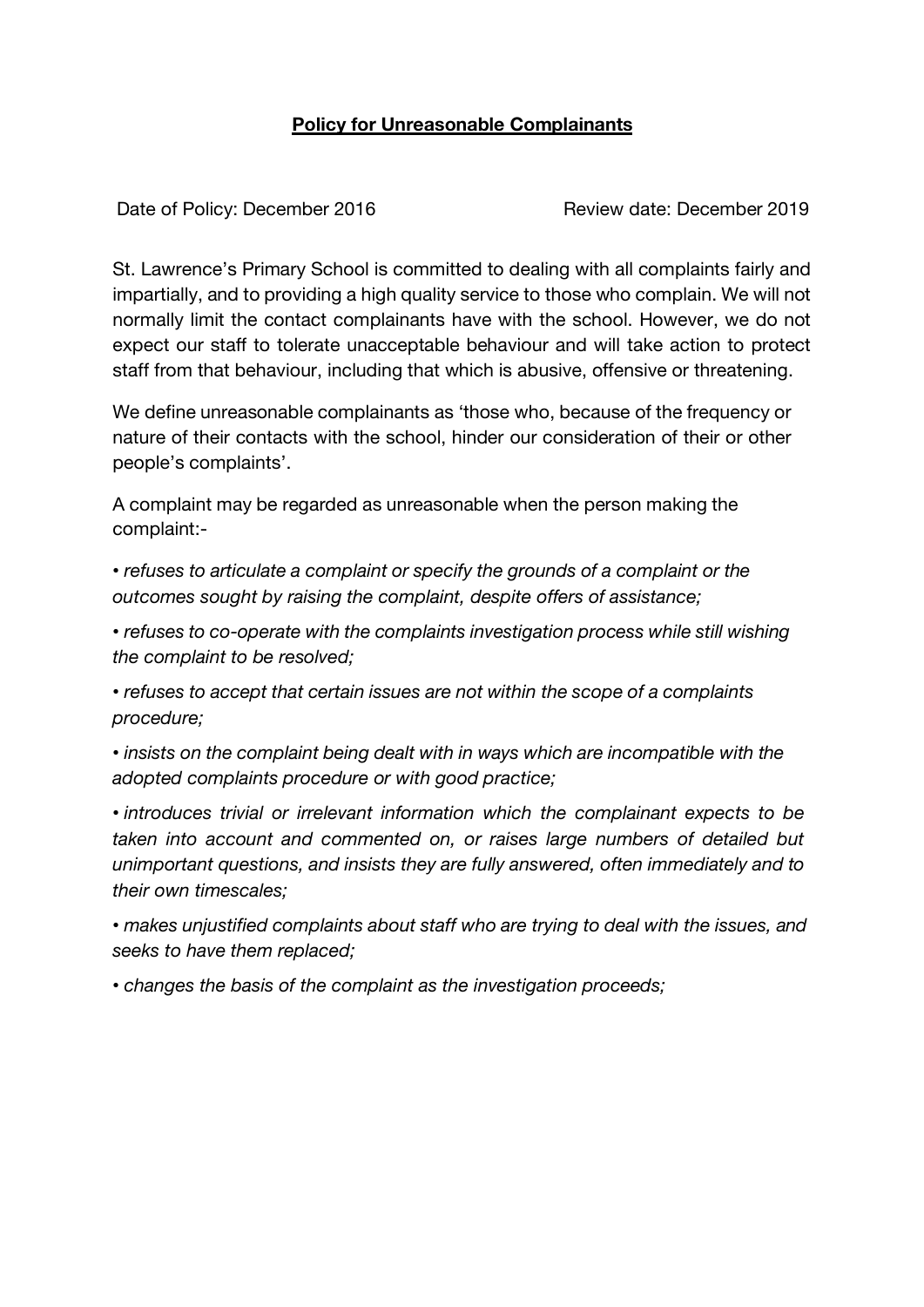*• repeatedly makes the same complaint (despite previous investigations or responses concluding that the complaint is groundless or has been addressed);*

*• refuses to accept the findings of the investigation into that complaint where the school's complaint procedure has been fully and properly implemented and completed including referral to the Department for Education;*

*• seeks an unrealistic outcome;*

*• makes excessive demands on school time by frequent, lengthy, complicated and stressful contact with staff regarding the complaint in person, in writing, by email and by telephone while the complaint is being dealt with.*

A complaint may also be considered unreasonable if the person making the complaint does so either face-to-face, by telephone or in writing or electronically:-

- *• maliciously;*
- *• aggressively;*
- *• using threats, intimidation or violence;*
- *• using abusive, offensive or discriminatory language;*
- *• knowing it to be false;*
- *• using falsified information;*

*• publishing unacceptable information in a variety of media such as in social media websites and newspapers.*

Complainants should limit the numbers of communications with a school while a complaint is being progressed. It is not helpful if repeated correspondence is sent (either by letter, phone, email or text) as it could delay the outcome being reached.

Whenever possible, the headteacher or Chair of Governors will discuss any concerns with the complainant informally before applying an 'unreasonable' marking.

If the behaviour continues the headteacher will write to the complainant explaining that their behaviour is unreasonable and asking them to change it. For complainants who excessively contact causing a significant level of disruption, we may specify methods of communication and limit the number of contacts in a communication plan. This will usually be reviewed after 6 months.

In response to any serious incident of aggression or violence, the concerns and actions taken will be put in writing immediately and the police informed. This may include banning an individual from the school site.